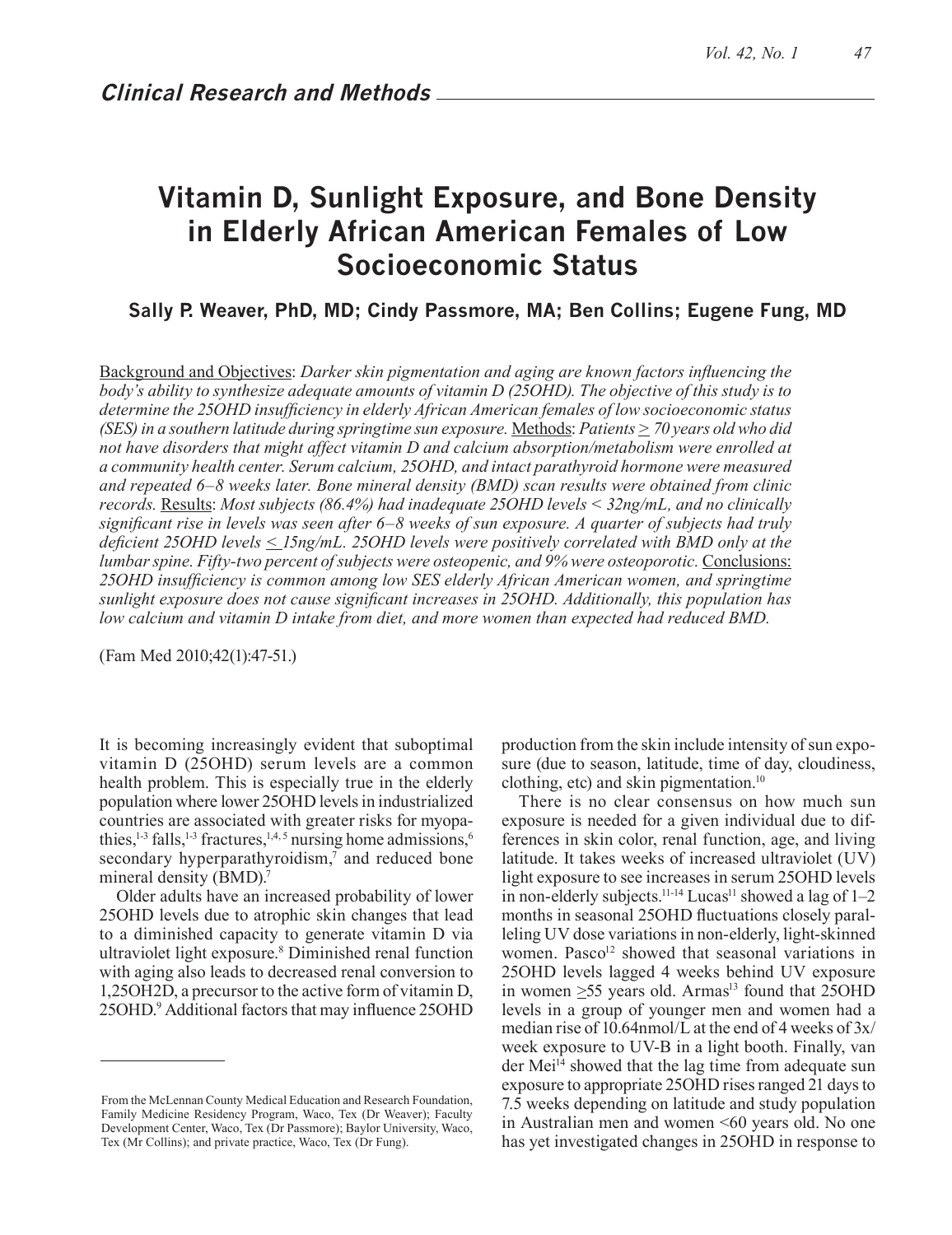seasonal sun exposure in older persons, especially those with darker pigmentation of the skin.

The study reported here was conducted in a sample of independent older African American women of low socioeconomic status (SES) living in central Texas. The aim was to determine whether community dwelling African-American women ages 70 years and older demonstrated increasing serum levels of 25OHD during a time of year with increasing chance for UV exposure while controlling for vitamin D supplementation.

# **Methods**

This is a prospective cohort study of 44 non-Hispanic African American women ages  $\geq$  70 years old who did not have medical conditions that might affect vitamin D levels (see exclusionary criteria below). All subjects were recruited from a community health center with more than 46,000 active patients and considered to be of low socioeconomic status (SES). Factors defining low SES included residential zip code, not completing high school, and a household annual income of  $\leq$ \$25,000.<sup>15</sup> Over a period of 8 weeks in late winter 2006, staff physicians and mid-level providers recruited potential subjects from elderly African American women with office visits.

Women who were homebound or institutionalized were excluded from the study. Additional exclusion criteria included decompensated hepatic insufficiency, renal insufficiency with an estimated glomerular filtration rate < 30ml/min, gastrointestinal disorders affecting vitamin D absorption (eg, celiac disease, Crohn's disease, gastric bypass surgery history), metabolic bone disease, and thyroid disorders. Electronic chart review and personal interviews were used to identify exclusionary criteria for each subject.

This study was conducted in Waco, Texas, latitude 31.5º N. Subjects had two office visits: one in mid to late April 2006 and the second visit approximately 6 to 8 weeks later. This is a time of year when there is ample sunlight in central Texas but not so hot as to stop the elderly from going outdoors. Data were collected via personal interviews conducted at the time of the initial study visit. Information obtained during these interviews included personal history of fractures, history of known osteoporosis, activity level as a young adult, usual daily/weekly sun exposure in the spring in central Texas, medications, and nutritional supplements. Fracture history included documentation of fracture site, age at time of fracture, osteoporotic fracture (if known), and whether the fracture was related to a motor vehicle collision. High activity level as a 15–30 year old was defined as self-described high activity or having played high school athletics. For sun exposure, subjects were asked "How much time daily (in minutes a day and days per week) do you spend outdoors on average this time of year?" Using a detailed dietary interview with

food models, nutrition history for the past 1 month was obtained with attention to intake of calcium, vitamin D, and magnesium. Height and weight were measured at the first office visit, and a body mass index (BMI) was calculated for each subject.

Each patient received a bottle of tablets containing 1,000 mg calcium with 400 international units (IU) of vitamin D to take one daily during the study without making any change in diet or sun exposure recommendations. This replaced any other calcium/vitamin D supplement they were taking to control for supplement use in a population with varied calcium/vitamin D supplement use. This study received Institutional Review Board approval from the McLennan County Medical Society.

## *Laboratory Tests*

Blood samples were analyzed for serum 25OHD, calcium, and ionized parathyroid hormone (iPTH). For assessment of vitamin D, we chose to measure 25OHD levels since they are most predictive of true circulating vitamin D. 25OHD was measured by radioimmunoassay. We defined 25OHD insufficiency as levels <32ng/ mL (<80nmol/L) and deficiency as 25OHD levels <20ng/mL (<50nmol/L) based on emerging data that suggest these are the appropriate cutoffs to use.<sup>16-19</sup> A "clinically significant" change would be insufficient 25OHD levels increasing to >32ng/mL and deficient levels increasing to  $\geq$ 20ng/mL. If international units were not the original unit of measure, they are noted in parentheses. Normal serum calcium levels are 8.6–11.0 mg/dL (2.15–2.75nmol/L) and for iPTH 10–60 pg/mL  $(10-60 \text{ mg/L}).$ 

#### *Bone Density Measurements*

Following patient consent, BMD test results from the 12 months prior to the start of the study were obtained from the clinic's electronic health record. All study subjects except one had a documented BMD test within the past year. The high rate of BMD measurements is likely due to the fact that the clinic obtained a bone density scanner in 2005, and there was a campaign to get all women >65 years old (without a BMD in the past 2 years) tested. For these tests, BMD was measured at the lumbar spine (L1-L4), left femoral neck, and left total hip using dual-energy X-ray absorpitometry (DEXA) (Prodigy DXA System, Madison, Wis). The software for this equipment is Encore 2006. All scans were performed by the same two experienced DEXA technicians. The results of these studies are expressed as a T-score (the standard deviation from the mean value of young Caucasian adult) or a Z-score (the standard deviation from the mean value of a similarly aged Caucasian woman). World Health Organization definitions of osteoporosis (T-score at or below -2.5 SD), osteopenia (T-score between -1 and greater than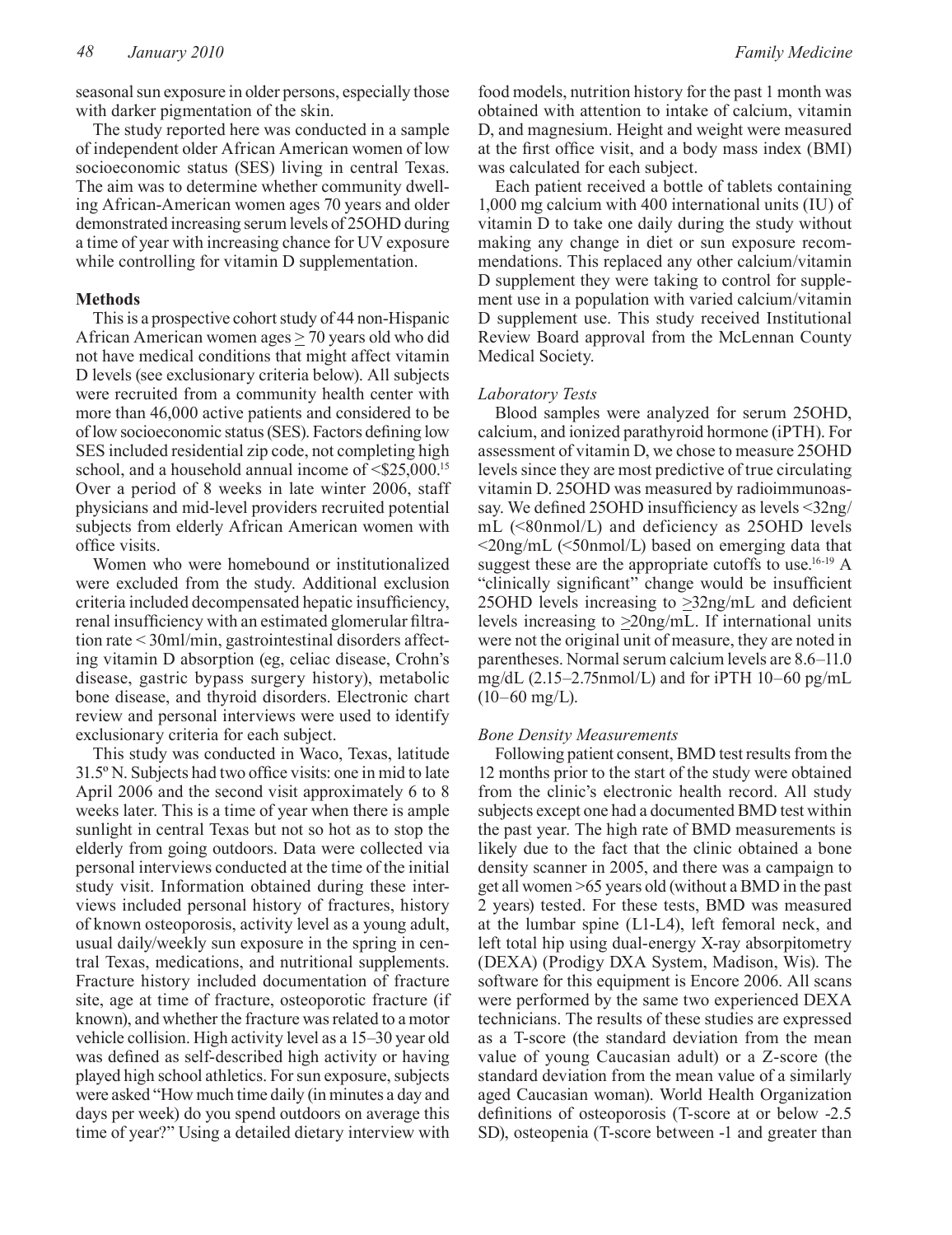-2.5 SD) and normal (T-score at or above -1 SD) BMD were used.

#### *Dietary Nutritional Analysis*

Dietary intake was assessed using a food frequency questionnaire to determine intake of all foods over the past 1 month. Food models were used during interviews to help participants more accurately report the amount of food eaten. Food information was entered into the Diet Analysis Plus computer program, and dietary intake of vitamin D, calcium, and magnesium was recorded using the information from this program.

#### *Statistical Analysis*

The main outcome of interest is serum 25OHD levels. Secondary outcomes include other serum lab values. For each potentially influential factor, analysis was performed as follows: relationships between continuous measures (BMI, sun exposure) and the primary outcome were evaluated by Pearson Correlation Coefficients. Statistical differences between levels of categorical factors (fracture and activity histories) and primary or secondary outcomes were determined via Student's *t* tests. A significance level of *P*<.05 was used for all statistical tests.

A one-sample paired *t* test was used to compare the mean change in serum 25OHD levels between the first and second office visits. The achieved sample size (n=36) was large enough to detect a 3.02 increase in the serum 25OHD levels with 73% power at the 0.05 significance level.

### **Results**

Baseline characteristics of the study subjects are summarized in Table 1. Thirty eight of 44 subjects completed the study. Of the six patients not completing the study, one was hospitalized at the time of follow up, two had been admitted to nursing homes, one declined continued study participation, one did not keep follow up appointments, and one had incorrect contact information.

Most participants were overweight, with 80% having a BMI  $> 25$ . Of the nine subjects reporting a personal history of fracture, all fractures were reported as non-motor vehicle collision related, non-vertebral, or non-hip fractures. Average age at time of fracture was 55 years old, and no one reported an osteoporotic fracture.

Ninety-six percent of subjects reported some weekly sun exposure (Table 1). Two subjects reported no sun exposure on a daily or weekly basis. The amount of self-reported sun exposure was not correlated with 25OHD levels or BMD measurements. Women who reported daily sun exposure did not have different 25OHD levels from women who reported less than daily sun exposure.

# Table 1

#### Demographic and Dietary Data

| Variable                          | Mean (Range)     |
|-----------------------------------|------------------|
| Age (years)                       | $75.7(70 - 88)$  |
| Body mass index $(kg/m2)$         | $32.7(16.8-49)$  |
| Household annual income <\$25,000 | 96.4%            |
| Low SES zip code                  | 100%             |
| Completed high school or greater  | 34.5%            |
| Fracture history                  | 20.5%            |
| Usual sun exposure (minutes/day)  | $109(0-360)$     |
| Dietary calcium intake (mg/d)     | 700mg (98-2,171) |
| Dietary vitamin D intake (IU/d)   | 145 IU (0-967)   |
| Dietary magnesium intake (mg/d)   | 188 mg (13-645)  |

SES—socioeconomic status

According to chart reviews, 27 (96%) of subjects with osteopenia and osteoporosis had been told to take calcium with vitamin D; however, a little more than half of study subjects (54.5%) reported not taking any calcium or vitamin D supplements prior to the study. Of the remaining subjects, seven reported taking vitamin D either alone or in combination with calcium, and five subjects reported taking a daily multivitamin (containing between 200 IU and 400 IU of vitamin D). At follow-up, all subjects stated they were taking a minimum of 400 IU vitamin D supplement most days of the week. The mean daily dietary intake of calcium, vitamin D, and magnesium are listed in Table 1. On average, most women were receiving only about 545 IU of vitamin D daily including diet and supplements. Vitamin D from diet and supplements was not significantly correlated with serum 25OHD.

At the beginning of the study, 86.4% of subjects had 25OHD levels <32ng/mL with a mean of 21.05ng/ mL (Table 2). A total of 22.7% of subjects had 25OHD levels < 15ng/mL. Six-week follow-up 25OHD levels increased by a mean of 3ng/mL (*P*=.023). Changes in 25OHD levels ranged from a loss of 10ng/mL to a gain of 19ng/mL. Subjects with the lowest initial 25OHD levels tended to show the highest gains. There was no significant difference in 25OHD levels between patients with a fracture history and those without such a history. Mean serum calcium and iPTH levels were within normal parameters initially and did not change significantly over time (Table 2).

Sunlight exposure was not correlated with any regional or collective BMD measure. 25OHD levels, however, were significantly and positively correlated with both T-scores and Z-scores, but only at the lumbar spine (*P*<.05). The lowest regional BMD was found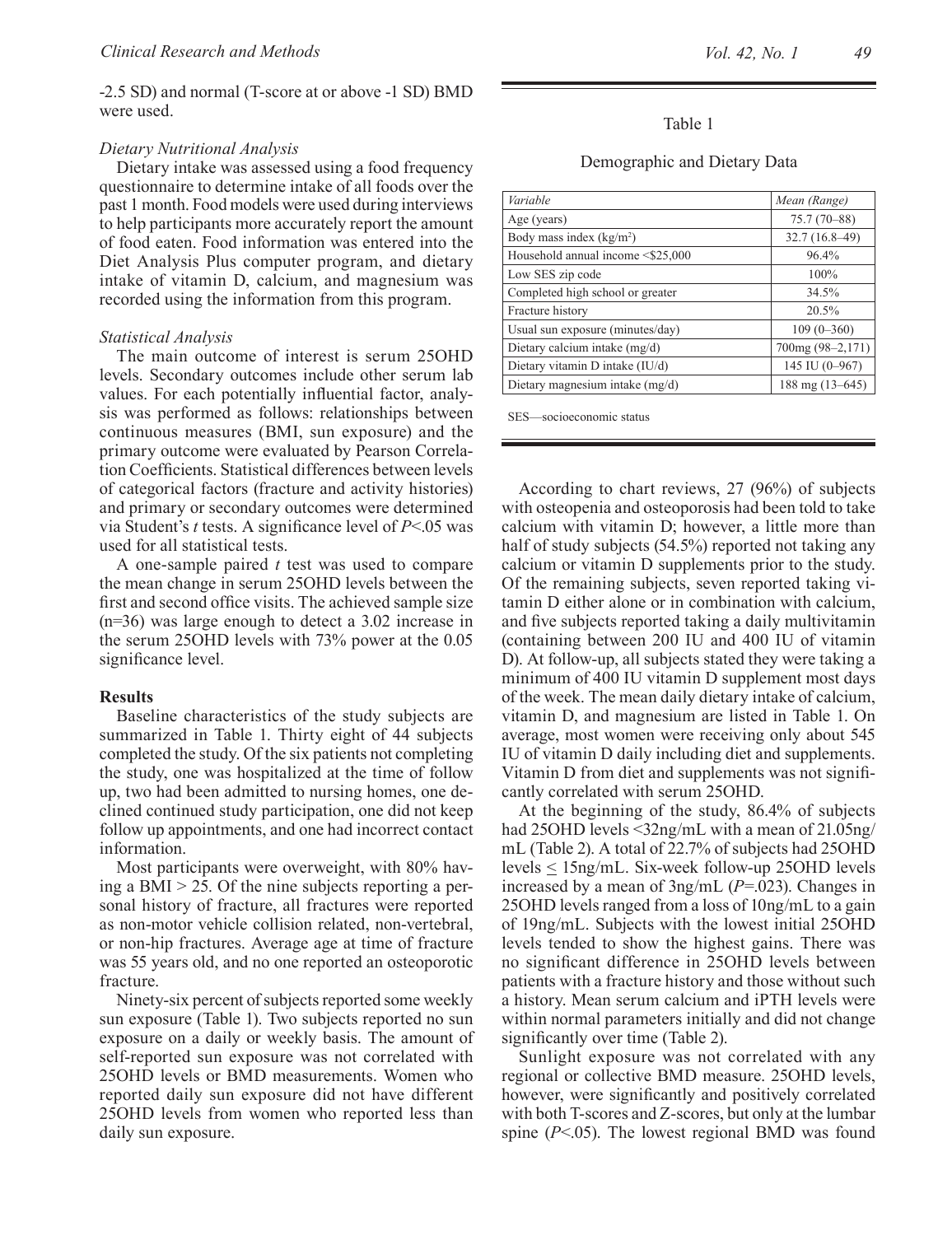#### Table 2

Laboratory Test Results

| Laboratory Test   | Initial Result Values | Follow-up Result Values | P Value |
|-------------------|-----------------------|-------------------------|---------|
| $25OHD$ (ng/mL)   | 21.05                 | 24 24                   | $.02*$  |
|                   | $(range 5-45)$        | $(range 8-45)$          |         |
| Calcium $(mg/dL)$ | 9 21                  | 943                     | .06     |
|                   | (range 8.7–10.1)      | $(range 8.8-11.2)$      |         |
| $i$ PTH $(pg/mL)$ | 344                   | 319                     | .98     |
|                   | (range 23.2–72.5)     | $(range 13.1-64.0)$     |         |

\* statistically significant

iPTH—intact parathyroid hormone

at the left femoral neck with a mean T-score of -1.23 (Table 3). The incidence of normal BMD versus osteopenia or osteoporosis is shown in Table 4. At the lumbar spine 30% of subjects had lower than desirable BMD (osteopenia or osteoporosis), as did 66% at the left femoral neck and 51% at the total left hip. When using the lowest regional BMD measurement for each individual patient, below normal BMD was found in 61% of subjects (52% were osteopenic and 9% were osteoporotic). Six subjects with a history of osteoporosis and prescriptions for treatment told interviewers they did not have osteoporosis.

Increasing BMI was positively correlated with Tscores, but not Z-scores at the lumbar spine, left femoral neck and total left hip. Women without a history of a fracture had significantly higher lumbar spine Z-scores  $(p=0.038)$  but not T-scores ( $p=0.154$ ). 66% of subjects reported high exercise levels in their youth. Of these, 33 women played high school sports, primarily basketball. BMD was no different in this high activity group than in the rest of the subjects.

#### **Discussion**

Our data suggest that sun exposure in the spring is inadequate for increasing serum 25OHD to sufficient

#### Table 3

Bone Mineral Density Findings

| Region                    | Mean     | Range            |
|---------------------------|----------|------------------|
| L1-L4 T-score             | $-0.165$ | $-3.3$ to $+2.4$ |
| L1-L4 Z-score             | $+0.28$  | $-2.2$ to $+2.5$ |
| Left femoral neck T-score | $-123$   | $-3.2$ to $+1.3$ |
| Left femoral neck Z-score | $-0.533$ | $-1.9$ to $+2.2$ |
| Left total hip T-score    | $-0.69$  | $-2.3$ to $+1.5$ |
| Left total hip Z-score    | $-0.46$  | $-1.9$ to $+1.3$ |

levels in older African American women. A statistically significant increase in 25OHD of 3 ng/mL during the study period was not clinically significant because 25OHD levels remained <32ng/mL. Two studies have specifically looked at 25OHD status at the end of winter at latitudes supposedly close enough to the equator for year-round vitamin D photosynthesis. The first such study had a high degree of 25OHD insufficiency at the end of winter in Miami (25.46 degrees N) but found that serum 25OHD was similar between African Americans and whites with a mean of 22.4ng/mL.<sup>20</sup> Vitamin D data analyzed from the third National Health and Nutrition Examination Survey (NHANES III) found 25OHD insufficiency in 69% of African American women > 60 years (mean 25OHD level

18.8ng/mL) in the winter in the south (latitude 25N to 34.9N).21 Additionally, 43% of African American women had 25OHD levels truly deficient at <15.1ng/ mL. Being at a similar latitude, our population had a lower incidence of true 25OHD deficiency with 23% having levels  $\leq 15$ ng/mL but a higher incidence of overall inadequacy (84%).

Like previous researchers<sup>7</sup> who showed that seasonal serum 25OHD levels correlate with femoral neck BMD, we found a significant correlation between BMD and 25OHD levels but not springtime sun exposure. Osteopenia and osteoporosis at the femoral neck were relatively high in our study population at 56% and 10%, respectively. Cauley et al<sup>22</sup> showed the same rate of osteoporosis at the left femoral neck (9.8%) in a similarly aged African-American female population (n=58) as our study but a much lower rate of osteopenia (39.6%, personal communication with author).

Our study population had inadequate dietary intake of both calcium and vitamin D (even when accounting for supplements) which is a known issue among African American women.16 We found no correlation between daily vitamin D intake and serum 25OHD levels, but this is likely related to such low daily intake of vitamin D in our population. Based on our results, on average, elderly African American women need to be minimally taking an additional 400IU of vitamin D supplement daily to get close to realizing the recommended 600–800 IU/d for maintaining good bone health.23

#### *Limitations*

This study has limitations that should be considered when interpreting the results. Our cohort of women was small, but power analysis suggests that sample size was adequate to have detected important differences had they been present. There is also the issue of geographic limitations, but sun exposure should be similar at this latitude worldwide. Additionally, we did not measure skin pigment density; however, none